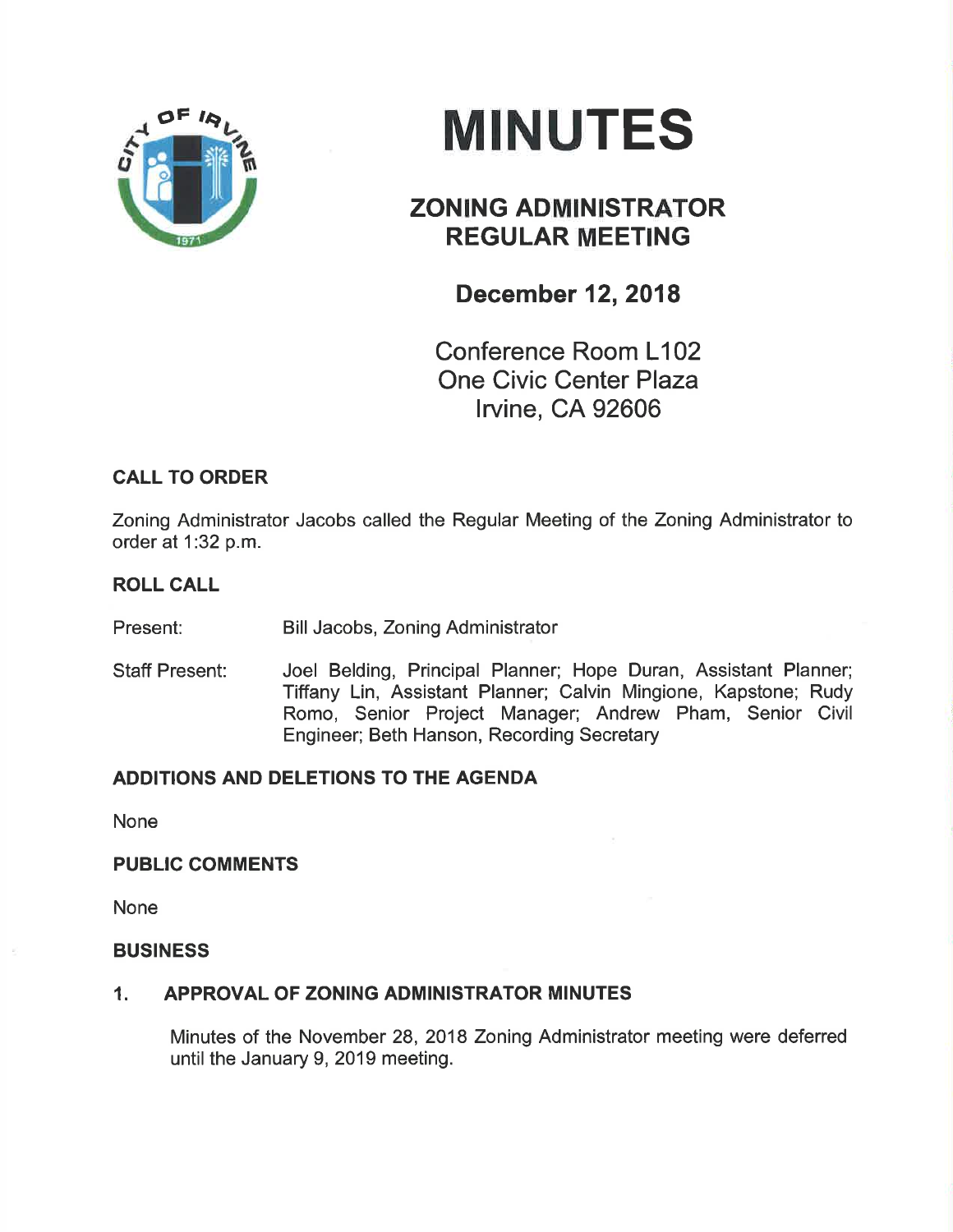#### 2. VARIANCE TO ALLOW THE REDUCTION OF MINIMUM LANDSCAPING AND SETBACK STANDARDS FOR THE ARBOR VILLAGE SHOPPING CENTER AS<br>A RESULT OF THE JEFFREY/WALNUT INTERSECTION IMPROVEMENT PROJECT

Zoning Administrator Jacobs opened the public hearing at 1:34 p.m

Hope Duran, Assistant Planner, presented the staff report and an errata sheet and was available to answer questions.

Andrew Pham, Senior Civil Engineer and Rudy Romo, Senior Project Manager for the City of lrvine were available to answer questions.

Zoning Administrator Jacobs noted there would be no change to the parking; a portion of the landscaped setback will be reduced which required this variance.

Zoning Administrator Jacobs closed the public hearing at 1:38 p.m

AGTION: Zoning Administrator Jacobs adopted RESOLUTION NO. 18-1447, A RESOLUTION OF THE ZONING ADMINISTRATOR OF THE CITY OF IRVINE APPROVING A VARIANCE TO ALLOW THE REDUCTION OF MINIMUM LANDSCAPE COVERAGE REQUIREMENTS, STREETSIDE BUILDING SETBACKS, LANDSCAPED AREA SETBACKS, AND PARKING LOT SETBACKS AS A RESULT OF THE JEFFREY/WALNUT INTERSECTION IMPROVEMENT PROJECT FOR THE ARBOR VILLAGE SHOPPING CENTER LOCATED AT 14705, 14715, 14725 JEFFREY ROAD WITHIN PLANNING AREA 11; FILED BY THE CITY OF IRVINE

#### <sup>3</sup> SIGN PROGRAM WITH ADMINISTRATIVE RELIEF FOR RESERVED PARKING SIGNS AT MULTIPLE IRVINE GOMPANY OWNED PROPERTIES CITYWIDE

Zoning Administrator Jacobs opened the public hearing at 1:39 p.m.

Calvin Mingione, Kapstone, presented the staff report and was available to answcr questions.

David Baab, Baab and Associates, was available to answer questions.

Zoning Administer Jacobs noted that the signage would not be visible from the right-of-way.

Zoning Administrator Jacobs closed the public hearing at 1:45 p.m

ACTION: Zoning Administrator Jacobs adopted RESOLUTION NO. 18-1449, A RESOLUTION OF THE ZONING ADMINISTRATOR OF THE CITY OF ¡RVINE,